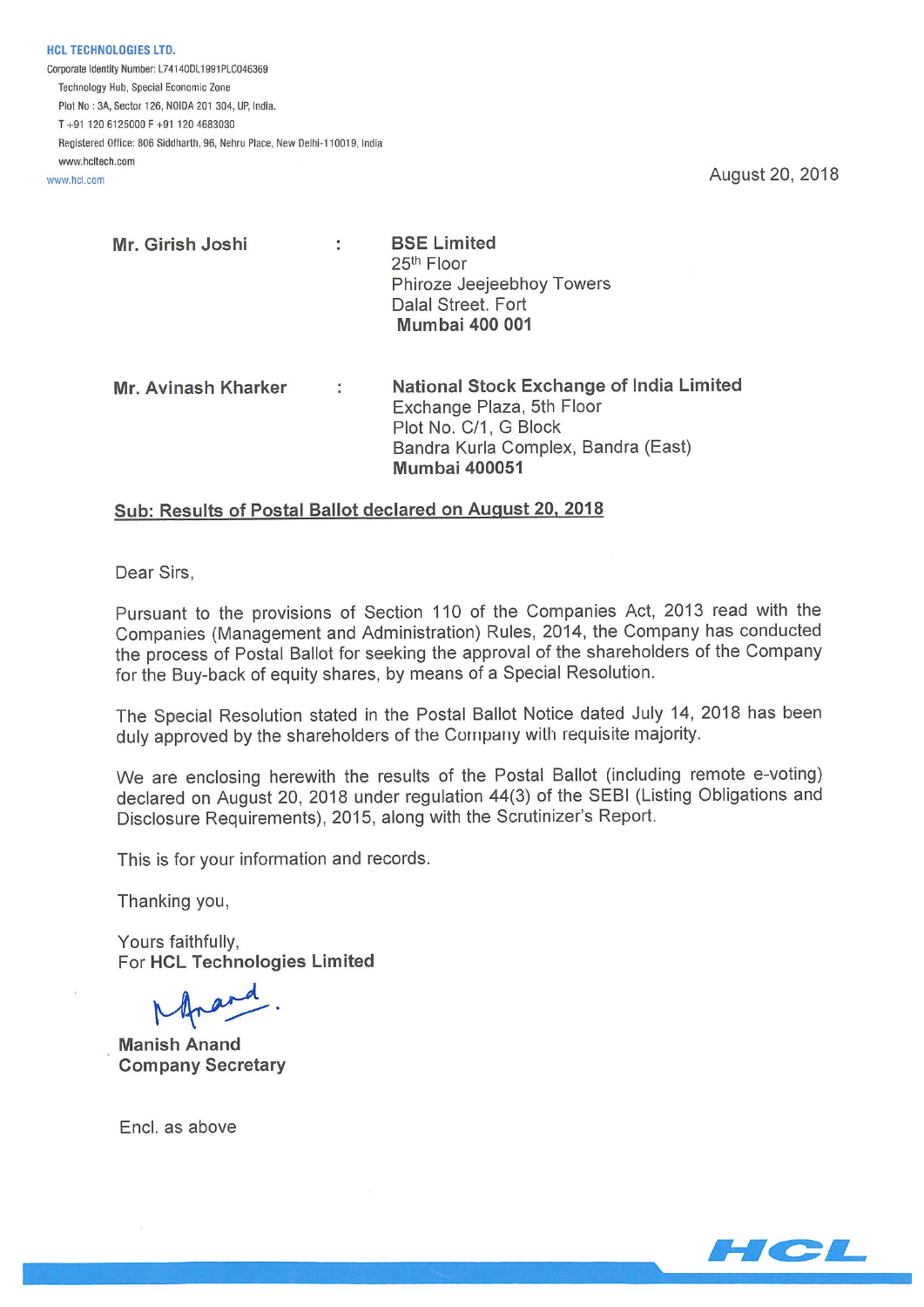### HCL Technologies Limited

#### Voting reults as per regulation 44(3) of SEBI (Listing Obligations and Disclosure requirements), <sup>2015</sup>

| Date of declaration of the results of Postal Ballot            | August 20, 2018 |
|----------------------------------------------------------------|-----------------|
| Total number of shareholders as on the Cut-Off date            | 1,56,784        |
| No. of shareholders present in the meeting either in person or | Not applicable  |
| through proxy:                                                 |                 |
| Promoters and Promoter Group:                                  |                 |
| Public:                                                        |                 |
| No. of shareholders present in the meeting either in person or | Not applicable  |
| through proxy:                                                 |                 |
| Promoters and Promoter Group:                                  |                 |
| Public:                                                        |                 |

Resolution: Approval of Buyback of equity Shares Resolution required : Special Resolution Wh<mark>ether Promoter/ Promoter Group interested in the agenda/ resolution</mark>: Promoter/ Promoter Gruop of the Company are not, in anyway, concerned or interested in passing of the proposed special resolution, save and except to the extent of their shareholding in the Company. Category% of votes<br>polled on No. of Votes-% of Votes in % of Votes<br>favour on against on y Mode of Voting No. of shares held No. of votes  $\frac{1}{2}$ No. of Votes-In favour against favour on outstanding votes polled votes polledshares  $\overline{1}$  $\overline{2}$  $3=(2/1)*100$ 45  $6=(4/2)*100$   $7=(5/2)*100$ 4 5  $- 100.00$   $- 100.00$ Remote e-voting 83,78,80,610 100.00 83,78,80,61083,78,80,610 Promoter a<mark>n</mark>d Promoter Grou Postal Ballot  $\omega$ Ŵ.  $\omega$ 83,78,80,610 **Total** 83,78,80,610 100.00 83,78,80,610 $-$  100.00  $-$ 79.67 39,40,03,635 49,70,401 98.75 1.25 Remote e-voting 39,89,74,036 50,07,98,930 Public- Institutional holders**Postal Ballot** 4,00,000 0.08 4,00,000 $- 100.00$  -50,07,98,930 49,70,401 98.76 1.24 **Total** 39,93,74,036 79.75 39,44,03,63548,24,750 8.98 1,11,424 97.69 2.31 47,13,326Remote e-votirg 5,37,27,164 Public- Others0.28 4,509 96.99 3.01 **Postal Ballot** 1,49,863 1,45,3545,37,27,164 9.26 1,15,933 97.67 2.33 **Total** 49,74,613 48,58,680d Total 1,39,24,06,704 1,24,22,29,259 89.21 1,23,71,42,925 50,86,334 99.59 0.41 **Grand Total** 

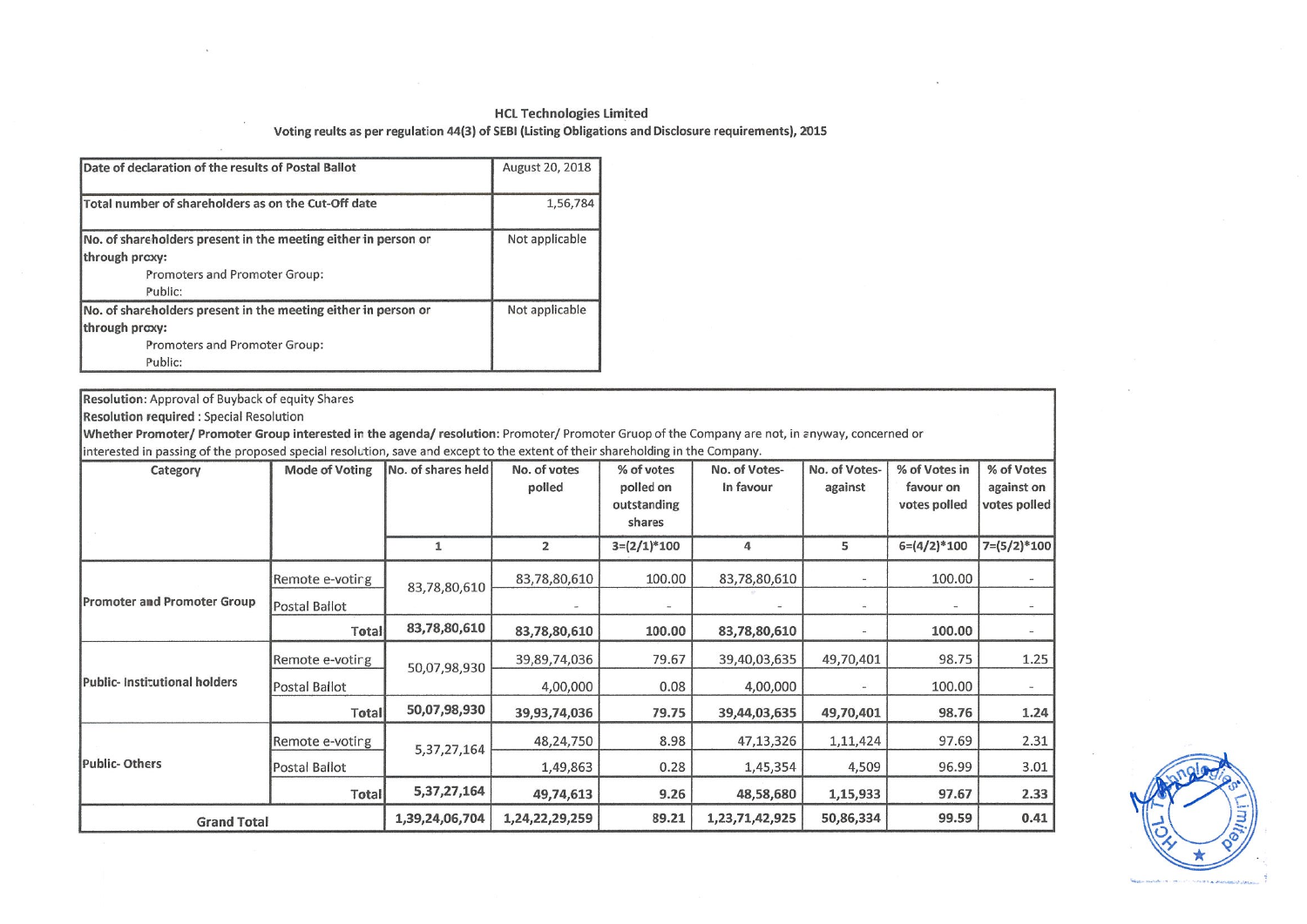

### Report of Scrutinizer(s)

[Pursuant to Section 110 of the Companies Act, 2013 and Rule 22(9) of the Companies (Management and Administration) Rules, 2014]

To,

The Chairman MCI Technologies limited 806, Siddharth, 96, Nehru Place, New Delhi —110019

Sub : Passing of Special Resolution by postal ballot (including remote e-voting) - Report of the Scrutinizer

Dear Sir(s),

- 1. The Board of Directors of HCL Technologies Limited (the "Company") had appointed me as the Scrutinizer to conduct the postal ballot process (including remote e-voting) in <sup>a</sup> fair and transparent manner for seeking the approval of the shareholders for the Buy-back of Equity Shares by the Company.
- 2. The Company Secretary had, pursuant to Section 110 and other applicable provisions of the Companies Act, 2013 read with Rules 20 and 22 of the Companies (Management and Administration) Rules, 2014, vide Postal Ballot Notice dated July 14, 2018, circulated to the shareholders the following Special Resolution for approval:

| <b>Type of Resolution</b> | <b>Resolution Description</b>               |  |  |  |  |  |  |  |
|---------------------------|---------------------------------------------|--|--|--|--|--|--|--|
| Special Resolution        | Approval of Buyback of Equity Shares of the |  |  |  |  |  |  |  |
|                           | Company.                                    |  |  |  |  |  |  |  |

In the above matter, <sup>I</sup> hereby submit my Report as under:

- (i) The Company completed the dispatch of the said Postal Ballot Notice on July 17, 2018 along with the Postal Ballot Form and postage pre-paid self-addressed business reply envelope to its shareholders whose names appeared in the Register of members or the list of beneficial owners, as received from National Securities Depository Limited ('NSDL') / Central Depository Services (India) Limited ('CDSL') as on the Cut-off date i.e. July 12, 2018.
- (ii) The shareholders of the Company had an option to vote either through the physical Postal Ballot Form or through electronic voting ('remote e-voting') facility, to cast their votes on the designated website 'www.evoting.nsdl.com' via NSDL.

 $NDSU$ NEW DELH

HO: 14, Second Floor, Arjun Nagar, Safdarjung Enclave, New Delhi- 110029 | T: 011-26713700/4700 BO: 73, GF, Amberhai Extension-1, Dwarka Sector-19, New Delhi- 110075 | T: 011-42430736 E: officenns@gmail.com | Info@nnsandco.com | W: www.nnsandco.com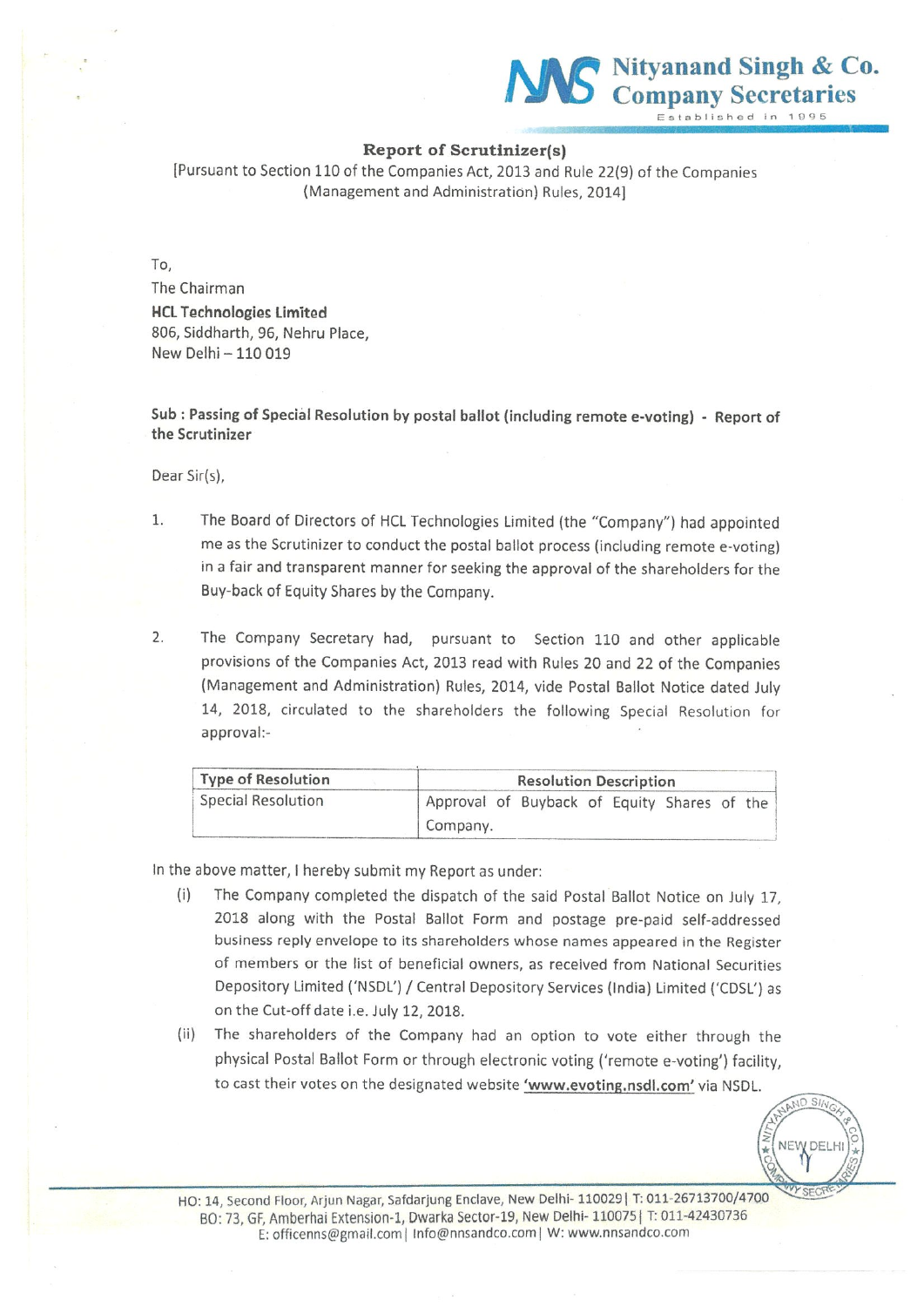- (fli) <sup>I</sup> had monitored the process of remote e-voting through the Scrutinizer's secured link provided by NSDL on the designated website.
- (iv) The remote e-voting period commenced on July 18, 2018 at 09:00 A.M. (1ST) and completed on August 16, 2018 at 05:00 P.M (1ST).
- (v) Particulars of all the Postal Ballot Forms received from the shareholders have been entered in <sup>a</sup> register separately maintained for the purpose. Similarly, votes cast through remote e-voting have also been recorded in the register maintained for the purpose.
- (vi) The Postal ballot Forms were kept in my safe custody before commencing the scrutiny of such Postal Ballot Forms.
- (vii) The Postal Ballot Forms were duly opened in my presence and were scrutinized and the shareholding was matched /confirmed with the Register of Members or list of beneficial owners of the Company as on the cut-off date, i.e. July 12, 2018.
- (viii) All Postal Ballot Forms received up to the close of working hours on August 16, 2018, the last date and time fixed by the Company for receipt of the Postal Ballot Forms were considered for my scrutiny.
- (ix) <sup>I</sup> did not find any defaced or mutilated Postal Ballot Form.
- (x) No duplicate Postal Ballot Form was issued by the Company.

|                                              | (xi) The summary of the Postal Ballot Notices and Postal Ballot Form sent via |  |  |  |  |  |  |  |  |
|----------------------------------------------|-------------------------------------------------------------------------------|--|--|--|--|--|--|--|--|
| Registered Post and via e-mail is as under:- |                                                                               |  |  |  |  |  |  |  |  |

| s.<br>No.      | <b>Particulars</b>                                                                                                                          | No. of<br><b>Shareholders</b> | Total No. of<br><b>Shares</b> |
|----------------|---------------------------------------------------------------------------------------------------------------------------------------------|-------------------------------|-------------------------------|
| 1              | Postal Ballot Notices and Postal Ballot<br>Forms dispatched to the shareholders<br>of the Company till July 17, 2018 by<br>Registered Post. | 30,864                        | 32, 22, 25, 472               |
| $\overline{2}$ | Postal Ballot Notices and Postal Ballot<br>Forms sent through E-mail by NSDL on<br>July 16, 2018.                                           | 1,25,920                      | 107,01,81,232                 |
|                | Total                                                                                                                                       | 1,56,784                      | 139,24,06,704                 |

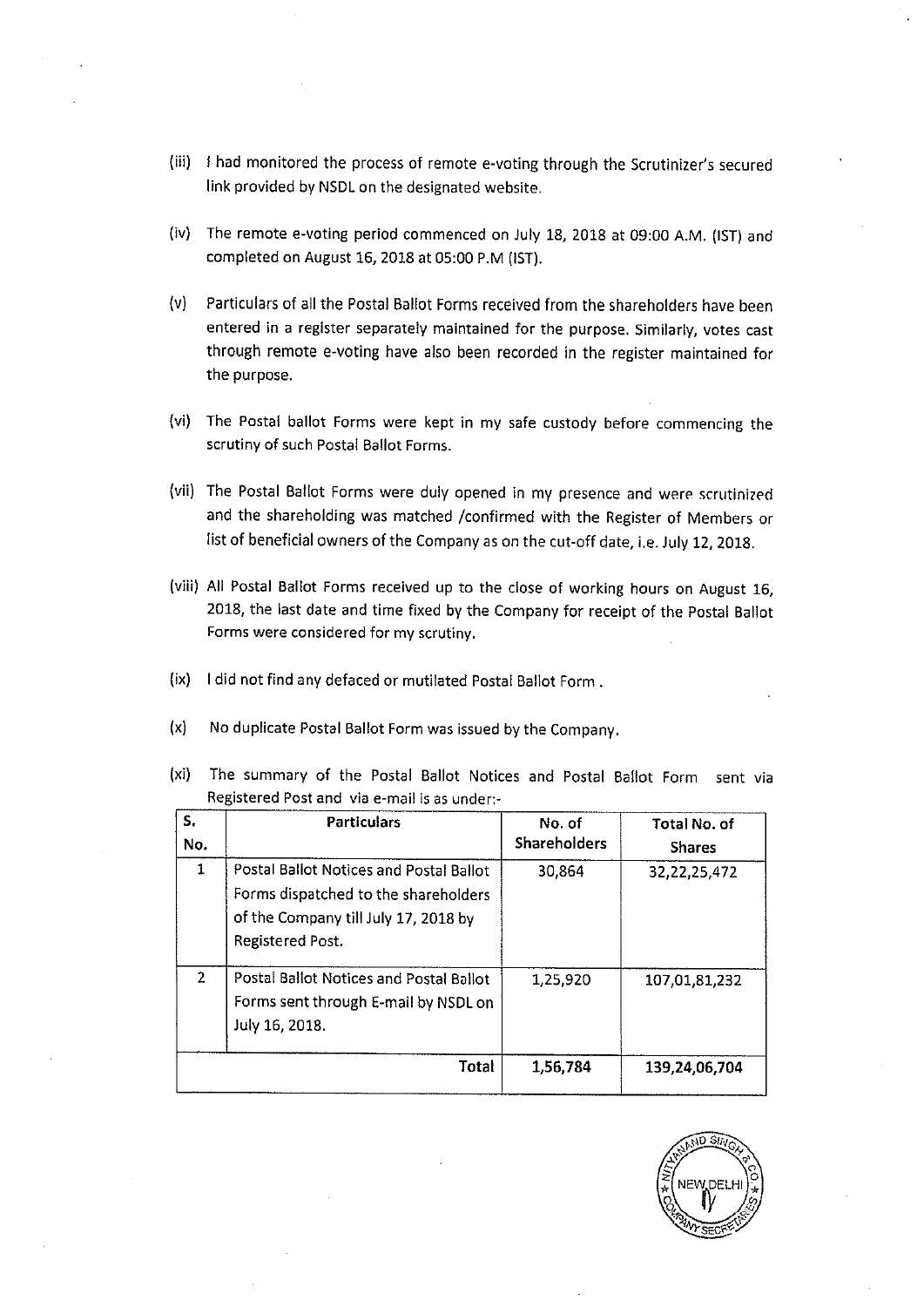(xiii) The summary of the results of voting by Postal Ballot Forms and remote e-voting process is as under:-

# Special Resolution for Approval of Buy-back of Equity Shares

(A) Number of votes cast through Postal Ballot Forms and remote e-voting:

| S.<br>No.      | <b>Particulars</b>                                                            | No. of Postal<br><b>Ballots</b> | <b>Total No. of Shares</b> |
|----------------|-------------------------------------------------------------------------------|---------------------------------|----------------------------|
| 1              | Postal Ballot Forms received from<br>the shareholders of the Company.         | 488                             | 5,54,821                   |
|                | Less: Postal Ballot Forms found<br>invalid                                    | 59.                             | 4,958                      |
|                | Net valid Postal Ballot Forms                                                 | 429                             | 5,49,863                   |
| $\overline{2}$ | Valid Votes cast by shareholders<br>through remote e-voting.                  | 2,676                           | 124, 16, 79, 396           |
|                | Total valid votes cast through<br>Postal Ballot Forms and remote e-<br>voting | 3,105                           | 124, 22, 29, 259           |

(B) Results of votes cast through Postal Ballot Forms and remote e-voting:

| S.<br>No. | <b>Particulars</b>                                                    | No. of<br>shareholders<br>who cast<br>valid votes | % of Votes<br>cast to total<br>valid votes<br>cast |       |
|-----------|-----------------------------------------------------------------------|---------------------------------------------------|----------------------------------------------------|-------|
|           | Total number of votes cast<br>in favour of the Special<br>Resolution  | 2,921                                             | 123,71,42,925                                      | 99.59 |
| 2         | Total number of votes cast<br>against<br>the<br>Special<br>Resolution | 184                                               | 50,86,334                                          | 0.41  |
|           | Total                                                                 | 3,105                                             | 124,22,29,259                                      | 100   |

<sup>I</sup> have, on reckoning of voting rights of the shareholders on the basis of the paid up value of the shares registered in their names, found that the above Special Resolution has been duly passed with requisite majority. You may accordingly declare the results of voting by postal ballot including remote e-voting.

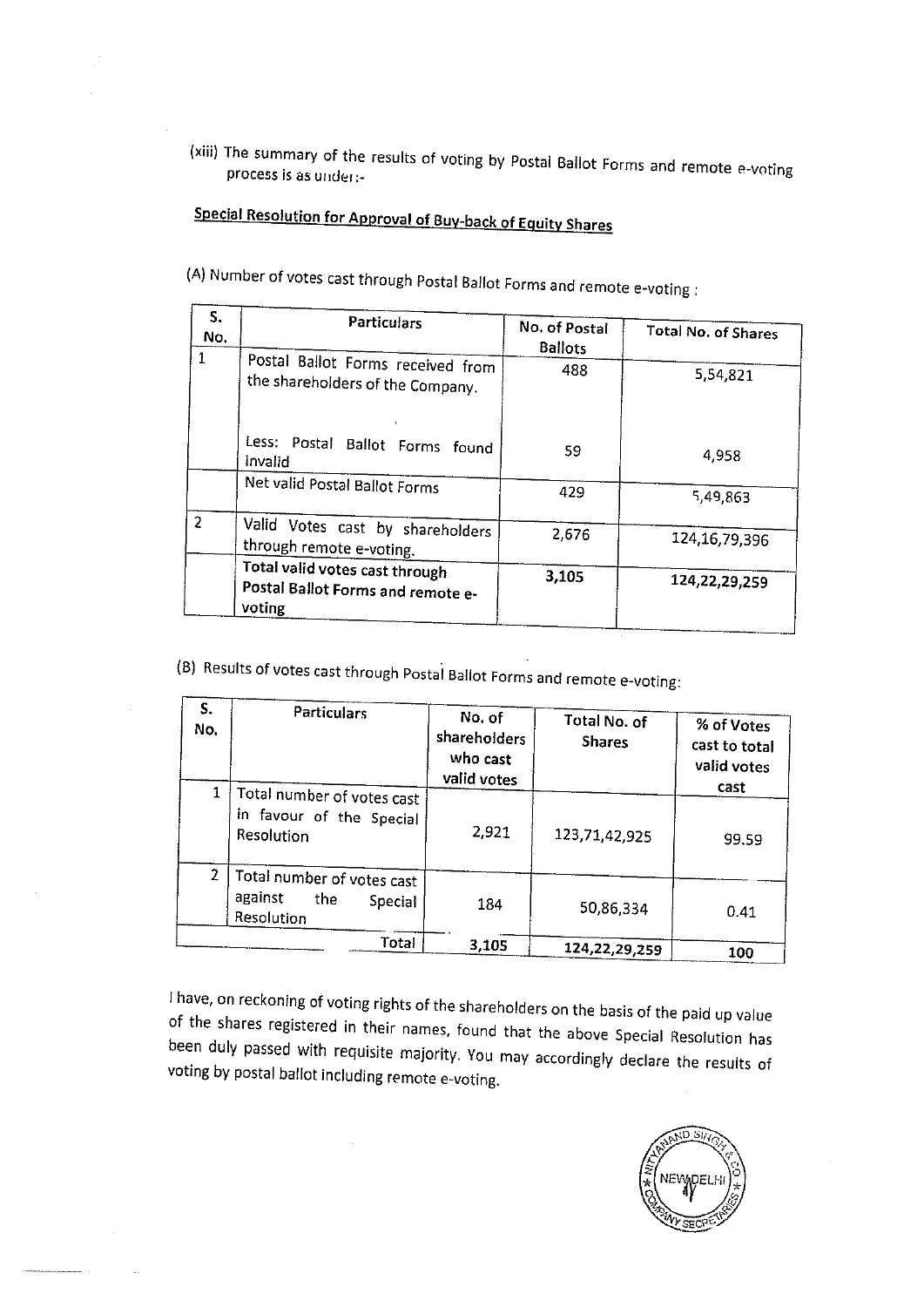The voting results as per Regulation 44(3) of the SEBI (Listing Obligations and Disclosure Requirements) Regulation, 2015 is enclosed as Annexure A.

The Postal Ballot Forms and other related papers/Registers and records are being handed over for safe custody to the Company.

Thanking you,

Yours truly

For Nityanand Singh & Co. (Company Secretaries)

 $\sqrt{10.8}$ NEW DELH

Nityanand Singh (Prop.) C.P. No.: 2388 Membership No.: 2668

 $\ddot{\phantom{0}}$ 

Place : New Delhi Date: 20<sup>th</sup> August, 2018